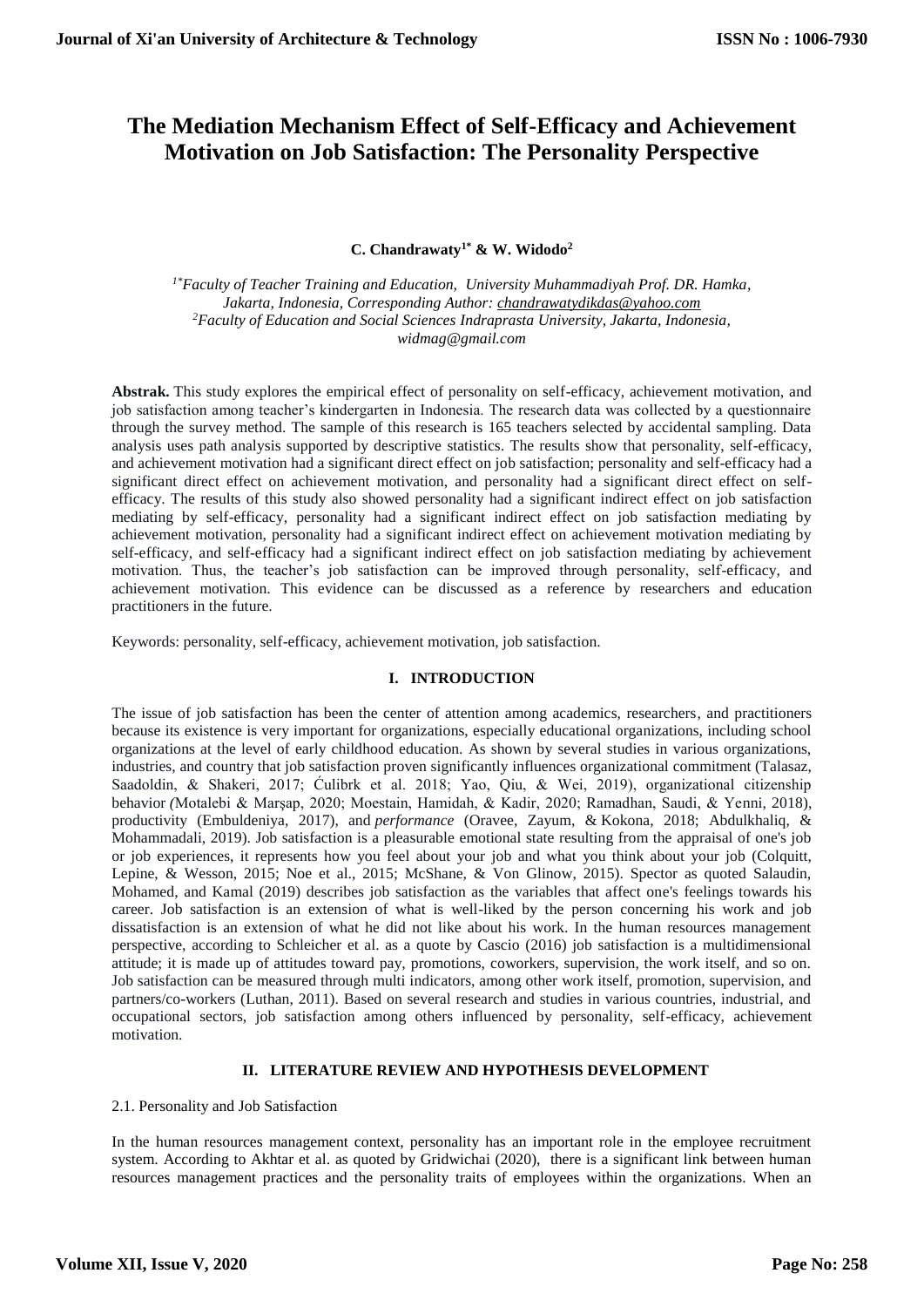organization recruit and select the employees for the organization, human resources management may evaluate the personality traits (Ghani, Yunus, & Bahry, in Gridwichai, 2020). Personality can be described as the characteristics of someone act in a certain way (Ghani, Yunus, & Bahry, 2006). McKenna (2006) states that personality contains the physical, mental, moral, and social qualities of individuals that are dynamic and integrated and can be observed by others in everyday life. Personality also includes the nature of the individual and drives, habits, interests, sentiments, ideas, opinions, and beliefs that are projected to the outside world. Other than that, personality as an individual factor greatly determines the quality of one's life. Personality is the distinctive and relatively enduring ways of thinking, feeling or emotions, and acting or behavior that characterize a person's responses to a life situation throughout life and to motivate an individual to adapt to the world (Ciccarelli & Meyer, 2006; Passer & Smith, 2007; Santrock, 2008). Personality traits contain the psychological systems form different thoughts, behavior, and emotion (He et al., 2015). In general, personality traits refer to the characteristics which predict the persons' behavior. Personality can be measured through five indicators, there are extraversion, agreeableness, conscientiousness, openness, and neuroticism. Extraversion is a tendency to seek stimulation and to enjoy the company of other people. Agreeableness refers to a tendency to be compassionate toward others, such as ranges from good-natured, cooperative, trusting, and helpful at one end, to irritable, suspicious, and uncooperative at the other. Conscientiousness reflects a tendency to show selfdiscipline, to strive for competence and achievement. Openness to experience is a tendency to enjoy new experiences and new ideas. Neuroticism refers to a tendency to experience unpleasant emotions easily (Costa & McCrae, 1992). If these indicators in an adequate condition so can be stimulated job satisfaction. The studies by the researchers concluded that personality influences job satisfaction (e.g. Widodo & Damayanti, 2020; Salaudin, Mohamed, & Kamal, 2019; Asari (2018), Balasuriya & Perera, 2016; Smith, Patmos, & Pitts, 2015; Zhai et al., 2013). Based on the statements and studies above, the first hypothesis in this study is:

H1: Personality had a direct effect on job satisfaction.

2.2. Self-efficacy and Job Satisfaction

Self-efficacy is important for individual life because are a basis for motivation, welfare, and personal achievements in all areas of life (Rasel et al. in Saremi & Rezeghi, 2015). Self-efficacy relates to someone's confidence in achieving his/her duties in uncertainty (Wood & Bandura, in Machmud, 2018) or the ability possessed to do something in a special situation (Lussier, 2008). Besides, Baron and Byrne as quoted Ghufron and Risnawita (2010) state that self-efficacy reflects a person's evaluation of his ability or competence to carry out a task, achieve goals, and overcome obstacles. Moreover, self-efficacy also the belief that someone has the skills needed to demonstrate the behavior needed for the success of a task (Colquit, Lepine & Wesson, 2015). Bandura (1994) mention three dimensions contained in self-efficacy, namely: (1) generality, this aspect relates broadly to the field of duty or behavior; (2) magnitude, this aspect is related to task difficulty; and (3) strength, this aspect relates to the level of strength or stability of a person against his beliefs. These dimensions if in good condition can be someone feels better about their jobs. As shown in concluded based on several studies that selfefficacy influences job satisfaction, for example, Bargsted, Ramírez-Vielma, and Yeves (2019), Jurado et al. (2019), Machmud (2018), Park et al. (2017), Peng and Mao (2015), Saremi and Rezeghi (2015), and Skaalvik and Skaalvik (2014). Based on argues and studies above, the second hypothesis in this study is:

H2: Self-efficacy had a direct effect on job satisfaction.

## 2.3. Achievement Motivation and Job Satisfaction

Achievement motivation can be defined separately, between the notion of motivation and the notion of achievement. Motivation refers to a willingness to spend a high level of effort toward organizational goals, which is conditioned by the ability of the effort to meet an individual's needs (Robbins & Judge, 2015), while achievement relates a person's success on the job. Achievement motivation is a topic covered under educational psychology, and in addition to being a concept that is studied in different cultures, it is also a concept that is studied in different fields. Luthan and Doh (2009) argued that achievement motivation theory is a theory which holds that individuals can have a need to get ahead, to attain success, and to reach objectives. Achievement motivation refers to the need to achieve as a desire or tendency to overcome obstacles, to exercise power, to strive to do something difficult as well as and as quickly as possible (Murray, 1983) or attempt to calculate the direction, magnitude, and perseverance of certain behaviors in the field of human activity (Atkinson, 1996). Besides, Lew et al. as quoted by Karaman and Smith (2019) state achievement motivation as a personality disposition that compels individuals to fulfill their own internalized standards of excellence. While Newstrom (2015) argues that achievement motivation relates the urge on someone to pursue and achieve goals. There are six factors can affect achievement motivation, namely: (1) the desire to be the best. Individuals with high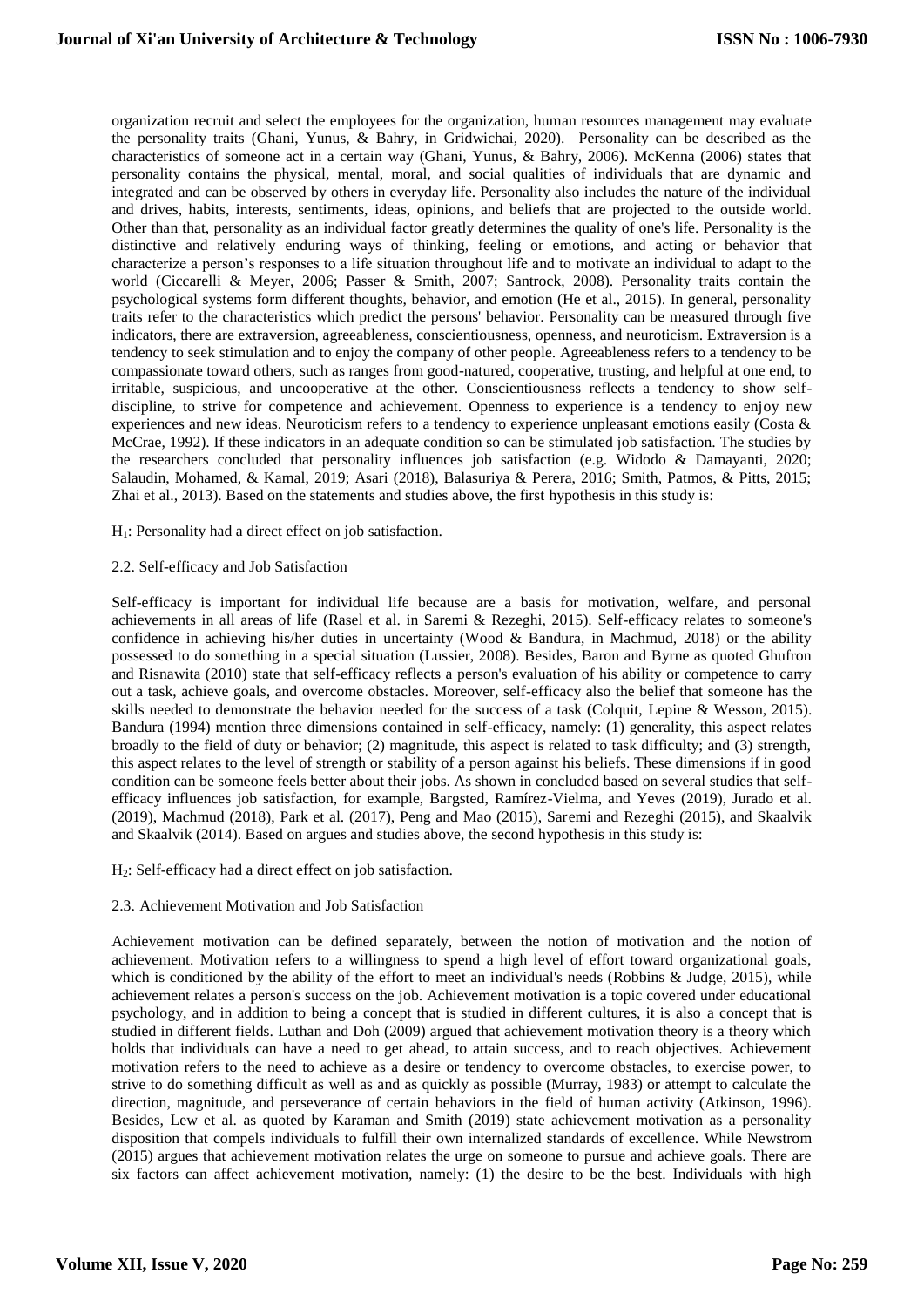achieving needs always show the best work results the achieve the best title. In reality, if these indicators in good condition potentially increase professional performance; (2) responsibility. Highly motivated individuals will be responsible for the work done and try until the task is completed; (3) consider the risks. Highly motivated individuals will first consider the risks they face before starting a difficulty that is moderate or challenging but is possible to resolve; (4) feedback. Highly motivated individuals like feedback because they think feedback is very useful as an improvement in future work results; (5) creative-innovative. Highly motivated individuals will be creative in looking for new ways to complete tasks as effectively and efficiently as possible and also do not like the same routine work from time to time; and (6) task completion time. Individuals with high achieving needs will try to complete each task in a fast time (McClelland, 1976). Several studies also concluded that achievement motivation affects job satisfaction, including among others conducted by Adam and Kamase (2019), and Lubis, Dalimunthe, and Siahaan (2019), Fatmasari and Wulida (2018), and Saleem, Azeem, and Asif (2010). Based on argues and studies above, the third hypothesis in this study is:

H3: Achievement motivation had a direct effect on job satisfaction.

## 2.4. Personality and Achievement Motivation

Base on any references achievement motivation in addition to affecting job satisfaction, but in other conditions also affected by the personality. The indicators of personality, namely the extraversion, agreeableness, conscientiousness, openness to experience, and neuroticism (Costa & McCrae, 1992) if in an adequate condition then it can increase achievement motivation manifested in the desire to be the best, responsibility, consider the risks, feedback, creative-innovative, and task completion time (McClelland, 1976). The studies carried out by Diseth and Liartinsen (2009), and Richardson and Abraham (2009) indicate that personality affects achievement motivation. Based on argues and studies above, the fourth hypothesis in this study is:

H4: Personality had a direct effect on achievement motivation.

2.5. Self-efficacy and Achievement Motivation

Achievement motivation also affected by self-efficacy. The indicators of self-efficacy, included generality, magnitude, and strength (Bandura, 1994) if, in good or adequate condition, it can increase achievement motivation reflected in the desire to be the best, responsibility, consider the risks, feedback, creative-innovative, and task completion time (McClelland, 1976). The studies carried out by Alhadabi and Karpinski (2019), Jamil and Mahmud (2019), Benawa (2018), and Liu and Cheng (2018) also reveal that self-efficacy affects achievement motivation. Based on argues and studies above, the fifth hypothesis in this study is:

H5: Self-efficacy had a direct effect on achievement motivation.

## 2.6. Personality and self-efficacy

Self-efficacy besides affecting achievement and job satisfaction, also affected by personality. The indicators of personality, namely the extraversion, agreeableness, conscientiousness, openness to experience, and neuroticism (Costa & McCrae, 1992) if, in good or adequate condition, it can increase self-efficacy reflected generality, magnitude, and strength (Bandura, 1994). Personality traits describe the inherent character and potential of a person (McCrae & Costa, in Fosse, 2015) whereas self-efficacy develops through perceived ability, feedback, and reflection, which then regulate behavior accordingly (Bandura, in Fosse, 2015). Several studies, for example, Abood et al. (2020), and Murugesan and Jayavelu (2017) concluded that personality affects selfefficacy. Based on argues and studies above, the sixth hypothesis in this study is:

 $H_6$ : Personality had a direct effect on self-efficacy.

### 2.7 Personality on Job Satisfaction Mediating by Self-efficacy

From the various results of the research above it can be seen that self-efficacy mediates the effect of personality on job satisfaction. The indicators of personality, such as extraversion, agreeableness, conscientiousness, openness to experience, and neuroticism (Costa & McCrae, 1992) if adequate conditions potentially stimulating self-efficacy manifested generality, magnitude, and strength (Bandura, 1994) and then implicate to the job satisfaction manifested work itself, promotion, supervision, and partners/co-workers (Luthan, 2011). The studies carried out by Abood et al. (2020), and Murugesan and Jayavelu (2017) indicated that personality affects selfefficacy, while the studies conducted by Bargsted, Ramírez-Vielma, and Yeves (2019), Jurado et al. (2019),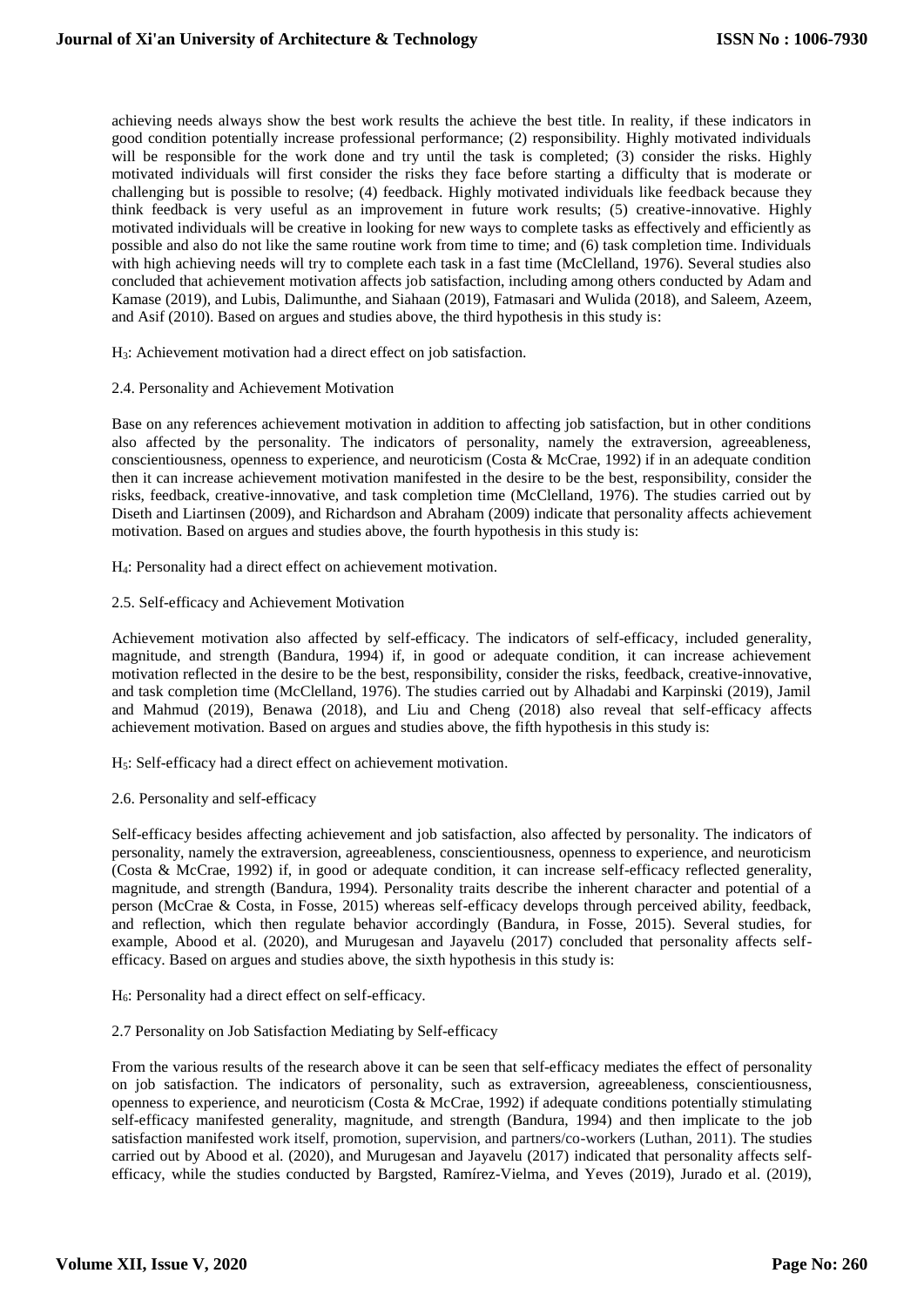Machmud (2018), and Park et al. (2017) show that self-efficacy affects job satisfaction. Based on argues and studies above, the seventh hypothesis in this study is:

H7: Personality had an indirect effect on job satisfaction mediating by self-efficacy.

2.8 Personality on Job Satisfaction Mediating by Achievement Motivation

Based on any results of the research above shown that achievement motivation mediates the effect of personality on job satisfaction. The indicators of personality, such as extraversion, agreeableness, conscientiousness, openness to experience, and neuroticism (Costa & McCrae, 1992) if adequate conditions potentially increasing achievement motivation reflected in the desire to be the best, responsibility, consider the risks, feedback, creative-innovative, and task completion time (McClelland, 1976), and then influences job satisfaction manifested work itself, promotion, supervision, and partners/co-workers (Luthan, 2011). The studies carried out by Alhadabi and Karpinski (2019), Jamil and Mahmud (2019), Benawa (2018), and Liu and Cheng (2018) indicated that personality affects achievement motivation, while the studies conducted by Adam and Kamase (2019), Lubis, Dalimunthe, and Siahaan (2019), and Fatmasari and Wulida (2018) show that achievement motivation influences job satisfaction. Based on argues and studies above, the eighth hypothesis in this study is:

H8: Personality had an indirect effect on job satisfaction mediating by achievement motivation.

2.9 Personality on Achievement Motivation Mediating by Self-efficacy

As a showed in several results of the research above that self-efficacy mediates the effect of personality on achievement motivation. The indicators of personality, such as extraversion, agreeableness, conscientiousness, openness to experience, and neuroticism (Costa & McCrae, 1992) if in an adequate condition potentially supporting self-efficacy manifested generality, magnitude, and strength (Bandura, 1994) and then impacted achievement motivation reflected in the desire to be the best, responsibility, consider the risks, feedback, creative-innovative, and task completion time (McClelland, 1976). The studies carried out by Abood et al. (2020), and Murugesan and Jayavelu (2017) concluded that personality affects self-efficacy, while the studies conducted by Alhadabi and Karpinski (2019), Jamil and Mahmud (2019), Benawa (2018), and Liu and Cheng (2018) reveal that self-efficacy influences achievement motivation. Based on argues and studies above, the ninth hypothesis in this study is:

H9: Personality had an indirect effect on achievement motivation mediating by self-efficacy.

2.10 Self-efficacy on Job Satisfaction Mediating by Achievement Motivation

Empirical studies above can be concluded that achievement motivation mediates the effect of self-efficacy on job satisfaction. The indicators of self-efficacy manifested generality, magnitude, and strength (Bandura, 1994) if at a high level potentially increasing achievement motivation and then implicate to the job satisfaction manifested work itself, promotion, supervision, and partners/co-workers (Luthan, 2011). The studies carried out by Alhadabi and Karpinski (2019), Jamil and Mahmud (2019), Benawa (2018), and Liu and Cheng (2018) indicated that self-efficacy affects achievement motivation, while the studies conducted by Adam and Kamase (2019), Lubis, Dalimunthe, and Siahaan (2019), and Fatmasari and Wulida (2018) show that achievement motivation influences job satisfaction. Based on argues and studies above, the tenth hypothesis in this study is:

H10: Self-efficacy had an indirect effect on job satisfaction mediating by achievement motivation.

## **III. METHODS**

This research conducted with uses a quantitative approach to the survey method. The participant of research is 165 teachers of kindergarten in Jakarta Province, Indonesia, determined by accidental sampling based on participant willingness to fill in the questionnaire at the time the research was conducted (Widodo, 2017). The data collection uses an instrument questionnaire in the form of a Likert scale with five option answers: strongly disagree, disagree, neutral, agree, and strongly agree. The questionnaire of personality consists of 10 items with an alpha coefficient = .847, self-efficacy consists of 9 items with an alpha coefficient = .873, achievement motivation consists of 12 items with an alpha coefficient = .924, and job satisfaction consists of 10 items with alpha coefficients = .932. Data analysis using the path analysis and to test the significance of the path coefficient uses a t-test and Sobel (Z) test supported by descriptive statistics.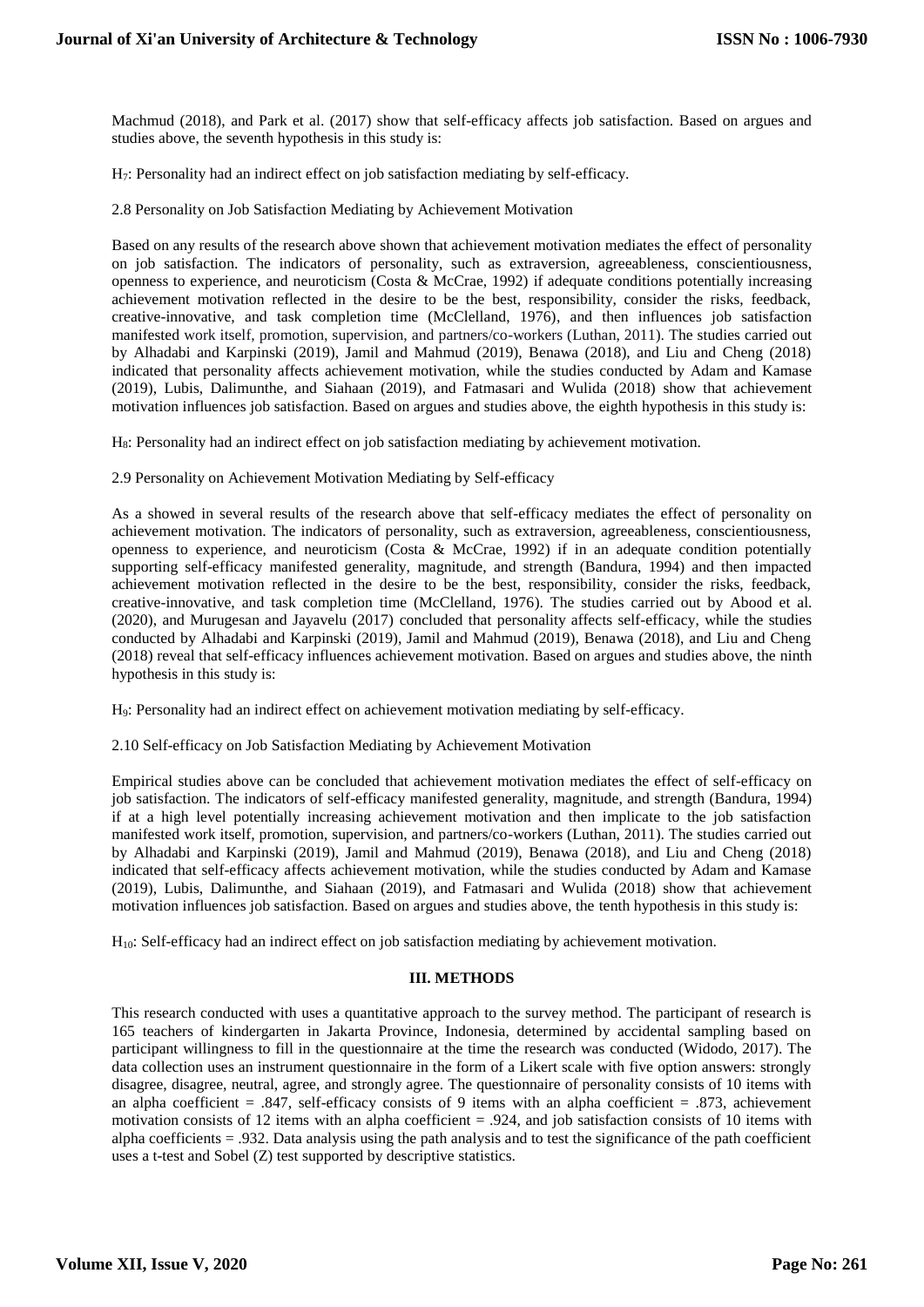## **IV. RESULT AND DISCUSSION**

#### 4.1 Description of the Participants

Description of the participants of this research shown in Table 1. The majority of gender is female (79.39%), ages 26 - 35 years (46.06%), bachelor education (85.45%), marital status (69.70%), and length of teaching  $\leq$  5 years (57.58%).

| Profile              | Amount | Percentage |  |
|----------------------|--------|------------|--|
| Gender               |        |            |  |
| 1. Male              | 34     | 20.61      |  |
| 2. Female            | 131    | 79.39      |  |
| Age                  |        |            |  |
| 1. $\leq$ 25 Year    | 30     | 18.18      |  |
| 2. $26 - 35$ Year    | 76     | 46.06      |  |
| 3. 36 - 45 Year      | 40     | 24.24      |  |
| 4. 46 - 55 Year      | 13     | 7.88       |  |
| 5. $\geq$ 56 Year    | 6      | 3.64       |  |
| Education            |        |            |  |
| 1. Diploma(D3)       | 6      | 3.64       |  |
| 2. Bachelor (S1)     | 141    | 85.45      |  |
| 3. Postgraduate (S2) | 18     | 10.91      |  |
| Status               |        |            |  |
| 1. Married           | 115    | 69.70      |  |
| 2. Unmarried         | 50     | 30.30      |  |
| Length of Teach      |        |            |  |
| 1. $\leq$ 5 Year     | 95     | 57.58      |  |
| 2. $6 - 10$ Year     | 22     | 13.33      |  |
| $3. 11 - 15$ Year    | 24     | 14.55      |  |
| 4. $\geq$ 16 Year    | 24     | 14.55      |  |

### 4.2 Result

The results of the descriptive statistical analysis for the four research variables are presented as followed in Table 2. As shown in Table 2, the mean values of the four variables from the lowest to the highest in succession are self-efficacy (36.96), job satisfaction (42.61), personality (43.38), and achievement motivation (52.25).

Table 2. Descriptive Statistics

|                |         | Personality | Self-Efficacy | Achievement<br>Motivation | Job Satisfaction |
|----------------|---------|-------------|---------------|---------------------------|------------------|
| N              | Valid   | 165         | 165           | 165                       | 165              |
|                | Missing | 0           | 0             | 0                         | $\bf{0}$         |
| Mean           |         | 43.38       | 36.96         | 52.25                     | 42.61            |
| Median         |         | 43.00       | 36.00         | 52.00                     | 42.00            |
| Mode           |         | 43          | 36            | 48                        | 40               |
| Std. Deviation |         | 3.430       | 3.928         | 5.243                     | 5.073            |
| Variance       |         | 11.762      | 15.431        | 27.493                    | 25.740           |
| Range          |         | 15          | 23            | 22                        | 27               |
| Minimum        |         | 35          | 22            | 38                        | 23               |
| Maximum        |         | 50          | 45            | 60                        | 50               |
| Sum            |         | 7158        | 6098          | 8621                      | 7030             |

The results of hypothesis testing with path analysis of the effects of personality on self-efficacy, achievement motivation, and job satisfaction are summarized in Table 3 and visualized in Figur 1 and Figur 2. The hypothesis testing results in Table 3 show that all hypothesis were supported (t-value/Z-value > t-table/ Z-table at  $\alpha$ = .01 and .05). Therefore the result of this study are personality, self-efficacy, and achievement motivation had a significant direct effect on job satisfaction, personality, and self-efficacy had a significant direct effect on achievement motivation, and personality had a significant direct effect on self-efficacy. The results of this study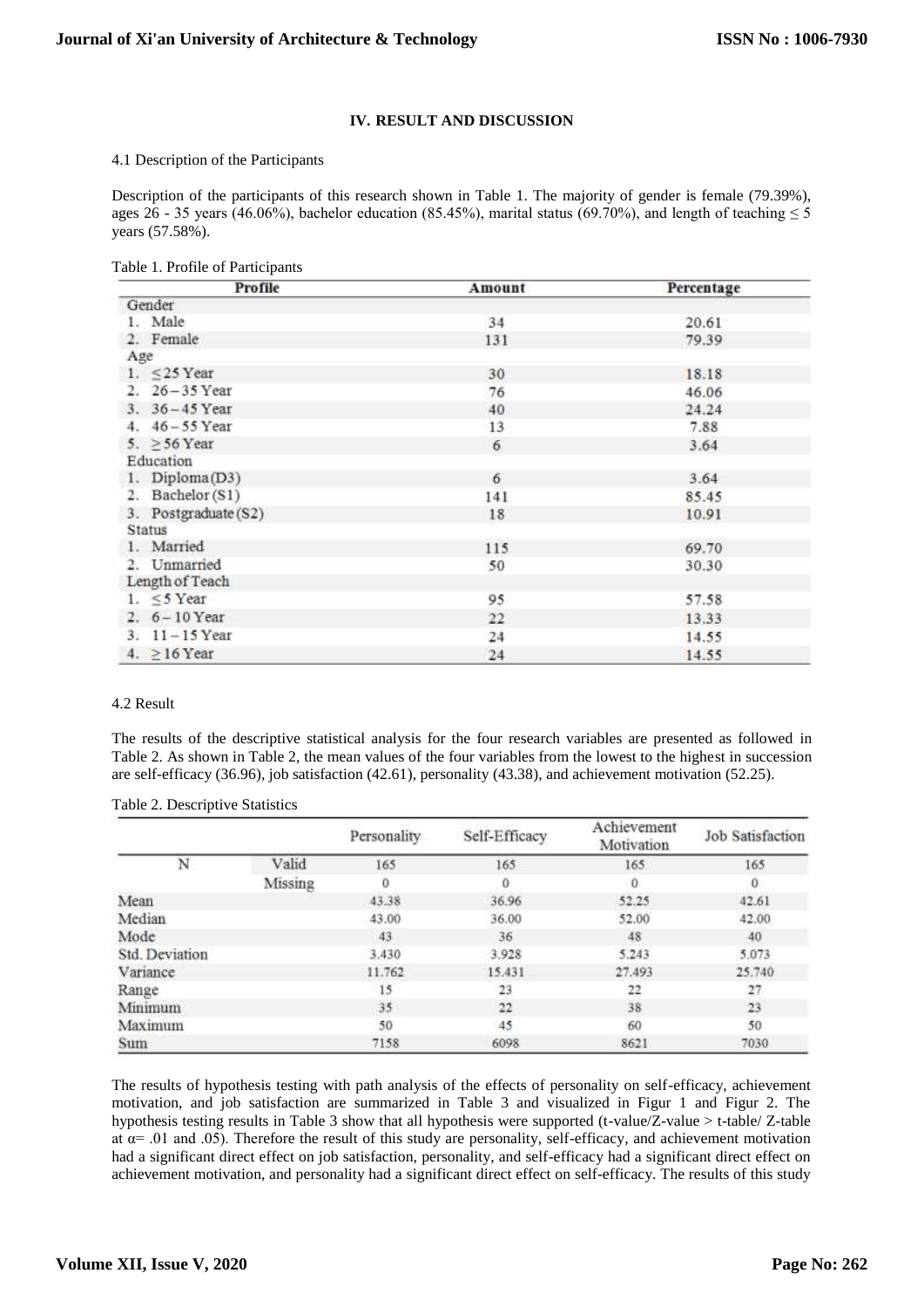also showed personality had a significant indirect effect on job satisfaction by mediating self-efficacy, with path coefficient  $= .11$ <sup>\*\*</sup> and Z-value  $= 4.81$ , personality had a significant indirect effect on job satisfaction by mediating achievement motivation, with path coefficient =  $.05**$  and Z-value = 4.40, personality had a significant indirect effect on achievement motivation by mediating self-efficacy, with path coefficient  $= .25$ <sup>\*\*</sup> and Z-value  $= 6.15$ , and self-efficacy had a significant indirect effect on job satisfaction by mediating achievement motivation, with path coefficient =  $.09**$  and Z-value = 4.82. In Figure 1 and Figure 2, the test results of the model with the goodness of fit statistics show the significant with Chi-Square =  $0.000$ , df =  $0$ , pvalue =  $1.00000 > .05$  and RMSEA =  $.000 < .08$ , so that the model tested is fit. That means the theoretical model being tested is supported by empirical data.

| Table 3. Summary of path coefficients and t values |  |  |  |  |
|----------------------------------------------------|--|--|--|--|
|----------------------------------------------------|--|--|--|--|

| <b>Hypothesis</b>                                                                                                               | Path<br><b>Coefficients</b> | T/Z<br>Value | <b>Hypothesis</b><br>Testing |
|---------------------------------------------------------------------------------------------------------------------------------|-----------------------------|--------------|------------------------------|
| $H_1$ : Personality (X) on job satisfaction (Y <sub>3</sub> )                                                                   | $.19*$                      | 2.20         | Supported                    |
| $H_2$ : Self-efficacy (Y <sub>1</sub> ) on job satisfaction (Y <sub>3</sub> )                                                   | $20*$                       | 2.23         | Supported                    |
| $H_3$ : Achievement motivation (Y <sub>2</sub> ) on job satisfaction (Y <sub>3</sub> )                                          | $.20**$                     | 2.32         | Supported                    |
| $H_4$ : Personality (X) on achievement motivation (Y <sub>2</sub> )                                                             | $23**$                      | 3.12         | Supported                    |
| $H_5$ : Self-efficacy (Y <sub>1</sub> ) on achievement motivation (Y <sub>2</sub> )                                             | $.45***$                    | 6.05         | Supported                    |
| $H_6$ : Personality (X) on self-efficacy (Y <sub>1</sub> )                                                                      | $.55***$                    | 8.39         | Supported                    |
| $H_7$ : Personality (X) on job satisfaction (Y <sub>3</sub> ) mediating by self-efficacy<br>$(Y_1)$                             | $.11***$                    | 4.81         | Supported                    |
| $H_8$ : Personality (X) on job satisfaction (Y <sub>3</sub> ) mediating by achievement<br>motivation $(Y_2)$                    | $.05***$                    | 4.40         | Supported                    |
| $H_9$ : Personality (X) on achievement motivation (Y <sub>2</sub> ) mediating by<br>self-efficacy (Y <sub>1</sub> )             | $25**$                      | 6.15         | Supported                    |
| $H_{10}$ : Self-efficacy (Y <sub>1</sub> ) on job satisfaction (Y <sub>3</sub> ) mediating by<br>achievement motivation $(Y_2)$ | $.09**$                     | 4.82         | Supported                    |

 $p < .05$ 

\*\*  $p < .01$ 





## 4.3 Discussion

This research revealed that personality, self-efficacy, and achievement motivation had a significant direct effect on job satisfaction; personality and self-efficacy had a significant direct effect on achievement motivation, and personality had a significant direct effect on self-efficacy. The results of this study also showed personality had a significant indirect effect on job satisfaction mediating by self-efficacy, personality had a significant indirect effect on job satisfaction mediating by achievement motivation, personality had a significant indirect effect on achievement motivation mediating by self-efficacy, and self-efficacy had a significant indirect effect on job satisfaction mediating by achievement motivation. Overall this research found that personality had a significant effect on job satisfaction, either directly or indirectly mediating by self-efficacy and achievement motivation. This evidence addressing that self-efficacy and achievement motivation plays a significant role as a mediator of the effect of personality on job satisfaction. These findings were consistent with other results in various countries, industrial, occupational sectors, and organizations used as a reference to build this research hypothesis.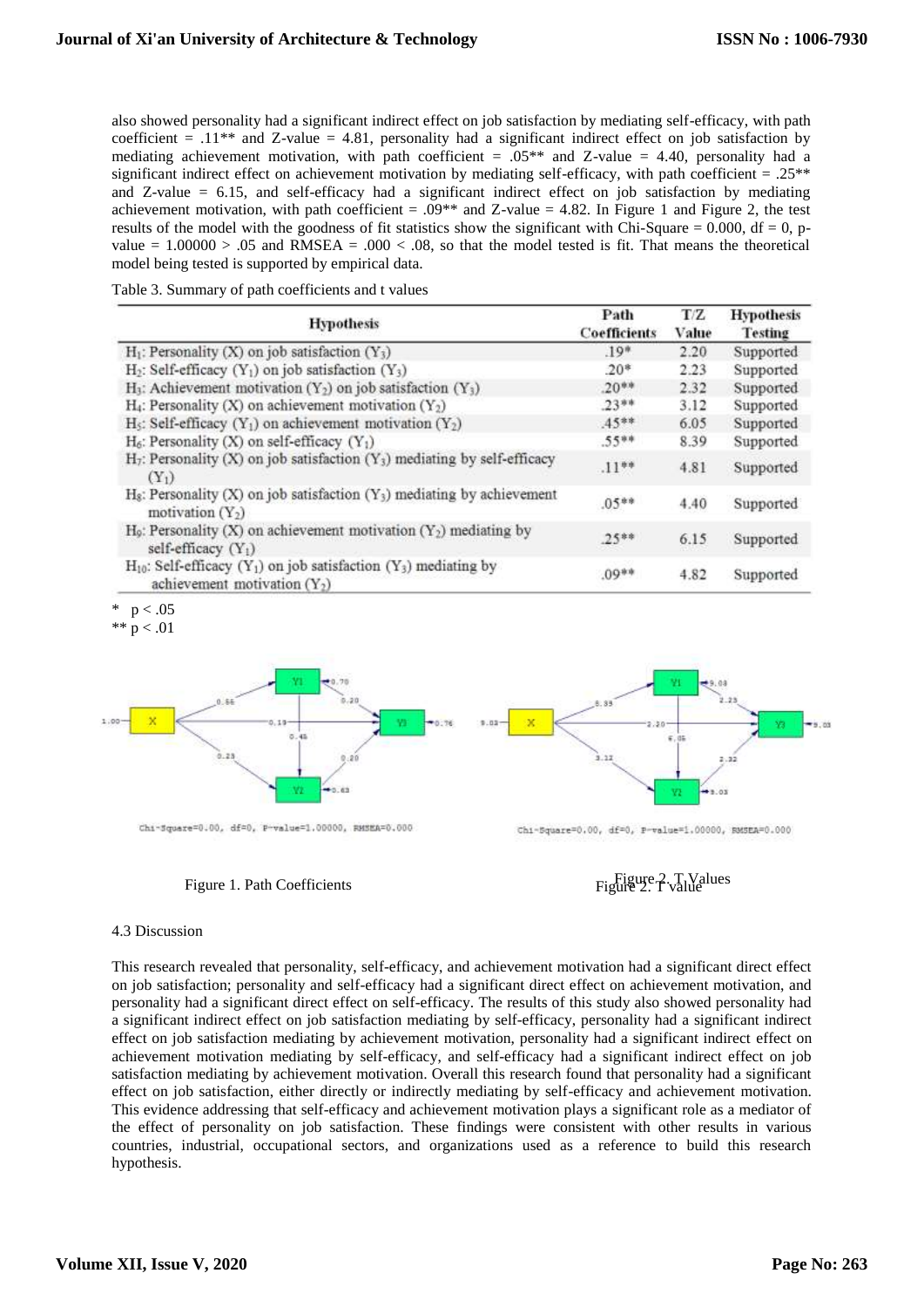In addition, the results of this study also indicate the vitality of personality as an antecedent for self-efficacy, achievement motivation, and job satisfaction. Teacher's personality manifested in extraversion, agreeableness, conscientiousness, openness to experience, and neuroticism (Costa & McCrae, 1992) turned out to encourage increasing their self-efficacy, achievement motivation, and job satisfaction. This is consistent with studies conducted by researchers that personality influences self-efficacy (e.g. Abood et al., 2020; Murugesan & Jayavelu, 2017), achievement motivation (e.g. Diseth & Liartinsen, 2009; Richardson & Abraham, 2009), and job satisfaction (e.g. Widodo & Damayanti, 2020; Salaudin, Mohamed, & Kamal, 2019; Asari, 2018). This empirical fact confirms the meaning that personality is important and vital for teachers to increase their selfefficacy, achievement motivation, and job satisfaction. As a consequence, the teacher's kindergarten must actively participate in training or workshop in personality development, both internal and external of school, such as the personality school.

Besides that, the results of this study also found that self-efficacy and achievement motivation plays an important role as mediators of the influence of personality on job satisfaction. This finding reveals empirical facts that the existence of self-efficacy and achievement motivation needs to be considered in the context of increasing job satisfaction through personality. That means efforts to increase job satisfaction will be better if done through improving personality with supported increasing self-efficacy and achievement motivation.

Finally, the results of this study confirm the results of several studies used as a reference to this research and find a new empirical model of the effect of personality on job satisfaction mediating by self-efficacy and achievement motivation based on the data of the teacher's kindergarten in Indonesia. This model can be discussed among researchers and educational practitioners to built models of job satisfaction. Moreover, the model also uses in practice to increase the teacher's job satisfaction.

### **V. CONCLUSION**

This research found that personality had a significant effect on job satisfaction, either directly or indirectly mediating by self-efficacy and achievement motivation. In detail, personality, self-efficacy, and achievement motivation had a significant direct effect on job satisfaction; personality and self-efficacy had a significant direct effect on achievement motivation; personality had a significant direct effect on self-efficacy; personality had a significant indirect effect on job satisfaction mediating by self-efficacy; personality had a significant indirect effect on job satisfaction mediating by achievement motivation; personality had a significant indirect effect on achievement motivation mediating by self-efficacy; self-efficacy had a significant indirect effect on job satisfaction mediating by achievement motivation. This evidence reveals a new empirical model of the effect of personality on job satisfaction mediating by self-efficacy and achievement motivation who can discuss among researchers and educational practitioners, especially to develop job satisfaction better.

### **Acknowledgments**

We are very grateful to the teachers in Indonesia who volunteered to spend their time and full dedication to responding to every statement item in the questionnaire completely and perfectly so that it could be used as research material in this article. May this willingness and dedication be a contribution to the development of science that can seeding to civilization.

### **References**

- Abdulkhaliq, S. S., & Mohammadali, Z. (2019). The Impact of Job Satisfaction On Employees' Performance: A Case Study of Al Hayat Company - Pepsi Employees In Erbil, Kurdistan Region-Iraq. *Management and Economics Review, 4*(2), 163-176.
- Abood, M.H., Alharbi, B.H., Mhaidat, F., & Gazo, A.M. (2020). The relationship between personality traits, academic self-efficacy, and academic adaptation among university students in Jordan. *International Journal of Higher Education, 9*(3), 120-124.
- Adam, F., & Kamase, J. (2019). The effect of competence and motivation on satisfaction and performance. *International Journal of Scientific & Technology Research, 8*(03), 132-140.
- Alhadabi, A., & Karpinski, A.C. (2019). Grit, self-efficacy, achievement orientation goals, and academic performance in university students. *International Journal of Adolescence and Youth*, 1-17.
- Asari. (2018). Effect of personality, organizational climate, and work satisfaction on organizational citizenship behavior teacher in secondary high school in The City of Administration Jakarta Center Province DKI Jakarta. *International Journal of Human Capital Management, 2*(1), 10-16.

Atkinson, J.W. (1996). *An introduction to motivation.* New York: D. Van Nastrand Company Inc.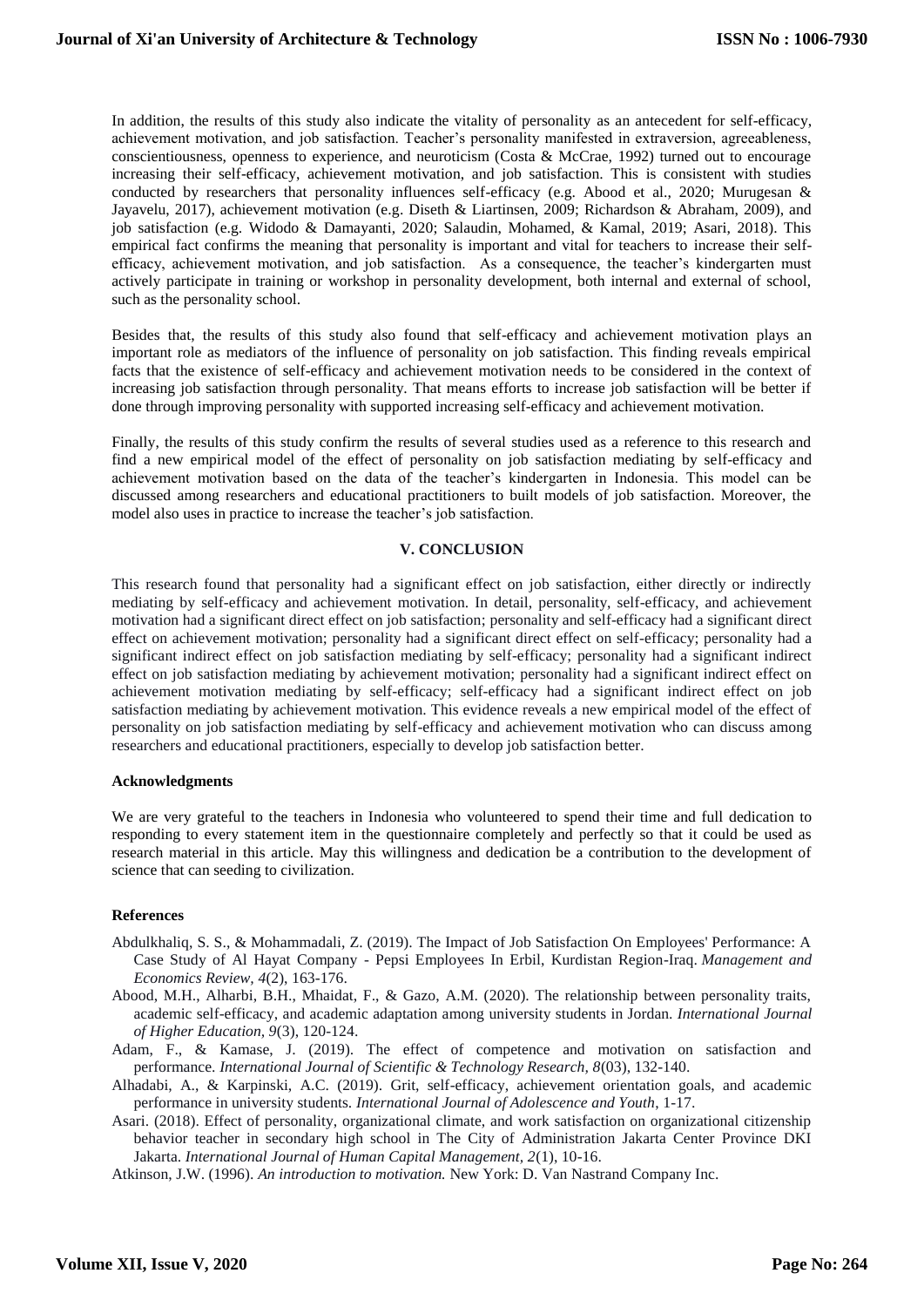- Balasuriya, B.L.L.A & Perera, G.D.N. (2016). The impact of personality on job satisfaction: A study of executive employees in selected private hospitals in Colombo East, Sri Lanka. *International Business Management, 2*(12), 6-15.
- Bandura, A. (1994). *Self-efficacy, in V.S. Ramachandran (ed.) Encyclopedia of human behavior.* New York: Academic Press.
- Bargsted, M., Ramírez-Vielma, R., & Yeves, J. (2019). Professional self-efficacy and job satisfaction: the mediator role of work design. *Journal of Work and Organizational Psychology, 35*(3), 157-163.
- Benawa, A. (2018). The importance of growing self-efficacy to improve achievement motivation. *IOP Conf. Series: Earth and Environmental Science, 126*, 1-5.
- Cascio, W. F. (2016) *Managing human resources: Productivity, quality of work-life, profit, tenth edition.* New York: Mc-Graw Hill Education.
- Ciccarelli, S. K., & Meyer, G.E. (2006). *Psychology.* New Jersey: Prentice-Hall.
- Colquitt, J.A., Lepine, J.A., & Wesson, M.J. (2015). *Organizational behavior: Improving performance and commitment in the workplace, fourth edition.* New York: McGraw-Hill Education.
- Costa, P. T., & McCrae, R. R. (1992). *The NEO-PI Personality Inventory.* Odessa, FL: Psychological Assessment Resources.
- Ćulibrk, J., Delić, M., Mitrović, S., & Ćulibrk, D. (2018). Job satisfaction, organizational commitment, and job involvement: The mediating role of job involvement. *Original Research Frontier in Psychology, 9,* 1-12.
- Diseth, A., & Liartinsen, B. (2009). Personality traits and achievement motives: theoretical and empirical relations between the neo personality inventory-revised and the achievement motives scale. *Psychological Report*, 104, 579-592.
- Embuldeniya, A. (2017). The impact of employee job satisfaction on employee productivity in the apparel industry of Sri Lanka. *EPRA International Journal of Multidisciplinary Research (IJMR),* 12(3), 6-12.
- Fatmasari, E., & Wulida, M.M.A.A.T. (2018). The effect of quality of work-life and motivation on employee engagement with job satisfaction as an intervening variable. *RJOAS, 2*(74), 108-114.
- Fosse, T.H., Buch, R., Säfvenbom, R., & Martinussen, M. (2015). The impact of personality and self-efficacy on academic and military performance: The mediating role of self-efficacy. *Journal of Military Studies,* 6, 1-20.
- Ghani, N. M. A., Yunus, N. S. N. M., & Bahry, N. S. (2016). Leader's personality traits and employee's job performance in the public sector, Putrajaya. *Procedia Economics and Finance*, 37, 46-51.
- Ghufron, M.N., & Risnawita S.R. (2010). *Teori-teori psikologi*. Yogyakarta: Ar-Ruzz Media.
- Gridwichai, P., Kulwanich, A., Piromkam, B., & Kwanmuangvanich, P. (2020). Role of personality traits on employees job performance in pharmaceutical industry in Thailand. *Systematic Review Pharmacy, 11*(3), 185-194.
- Jamil, N.L., & Mahmud, S.N.D. (2019). Self-efficacy relationship on science achievement amongst national secondary school students. *Creative Education, 10*, 2509-2527.
- Jurado, M.M.M., Pérez-Fuentes, M.D.C., Atria, L., Ruiz, N.F.O., & Linares, J.J.G. (2019). Burnout, perceived efficacy, and job satisfaction: Perception of the educational context in high school teachers. *Hindawi BioMed Research International,* 1-11.
- Karaman, M.A., & Smith, R. (2019). Turkish adaptation of achievement motivation measure. *International Journal of Progressive Education, 15*(5), 185-197.
- Liu, L., & Cheng, L. (2018). The relationship between self-efficacy and achievement motivation in adolescents: A moderated mediating model of self-identity and hope. *Psychology and Behavioral Sciences, 7*(3), 69-76.
- Lubis, S.M., Dalimunthe, R.F., & Siahaan, E. (2019). The effect of learning organizations, achievement motivation through work environment as a moderating variable on the job satisfaction of temporary employees' (non medical) in the administration service of North Sumatra University Hospital Medan, Indonesia. *European Journal of Human Resource Management Studies, 3*(1), 42-58.
- Lussier, R.N. (2008). *Human relations in organizations: A skill-building approach.* New York: McGraw-Hill.
- Luthans, F. (2011). *Organizational Behavior.* 11th edition. Boston: McGraw-Hill.
- Luthan, F., & Doh, J.P. (2009). *International management: Culture, strategy, and behavior. 7th edition.* New York: McGraw-Hill/Irwin Companies, Inc.
- Machmud, S. (2018). The influence of self-efficacy on satisfaction and work-related performance. *International Journal of Management Science and Business Administration, 4*(4), 43-47.
- McClelland, D.C. (1976). *The achievement motive.* New York: Irvington Publisher Inc.
- McKenna, E. (2006). *Business and psychology: Organizational behavior.* New York: Psychology Press.
- McShane, S. L., & Von Glinow, M.A.. (2015). *Organizational behavior: Emerging knowledge, global reality. 7th edition.* United States: McGraw-Hill Education.
- Moestain, I., Hamidah., & Kadir. (2020). Leadership, quality of work-life, job satisfaction, and organizational citizenship behavior in PT. Pertamina. *Management Science Letters, 10,* 1213-1224.